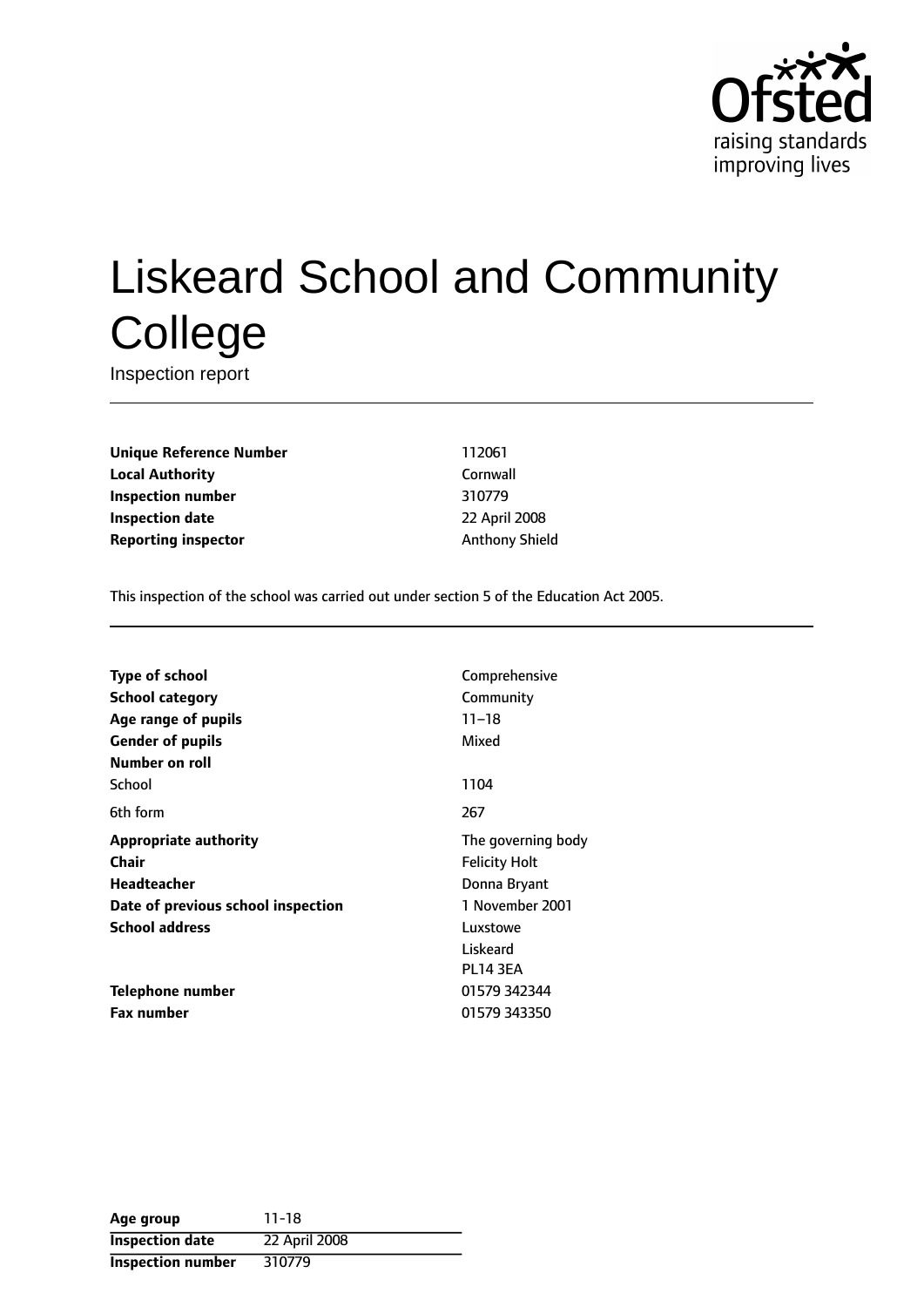.

© Crown copyright 2008

#### Website: www.ofsted.gov.uk

This document may be reproduced in whole or in part for non-commercial educational purposes, provided that the information quoted is reproduced without adaptation and the source and date of publication are stated.

Further copies of this report are obtainable from the school. Under the Education Act 2005, the school must provide a copy of this report free of charge to certain categories of people. A charge not exceeding the full cost of reproduction may be made for any other copies supplied.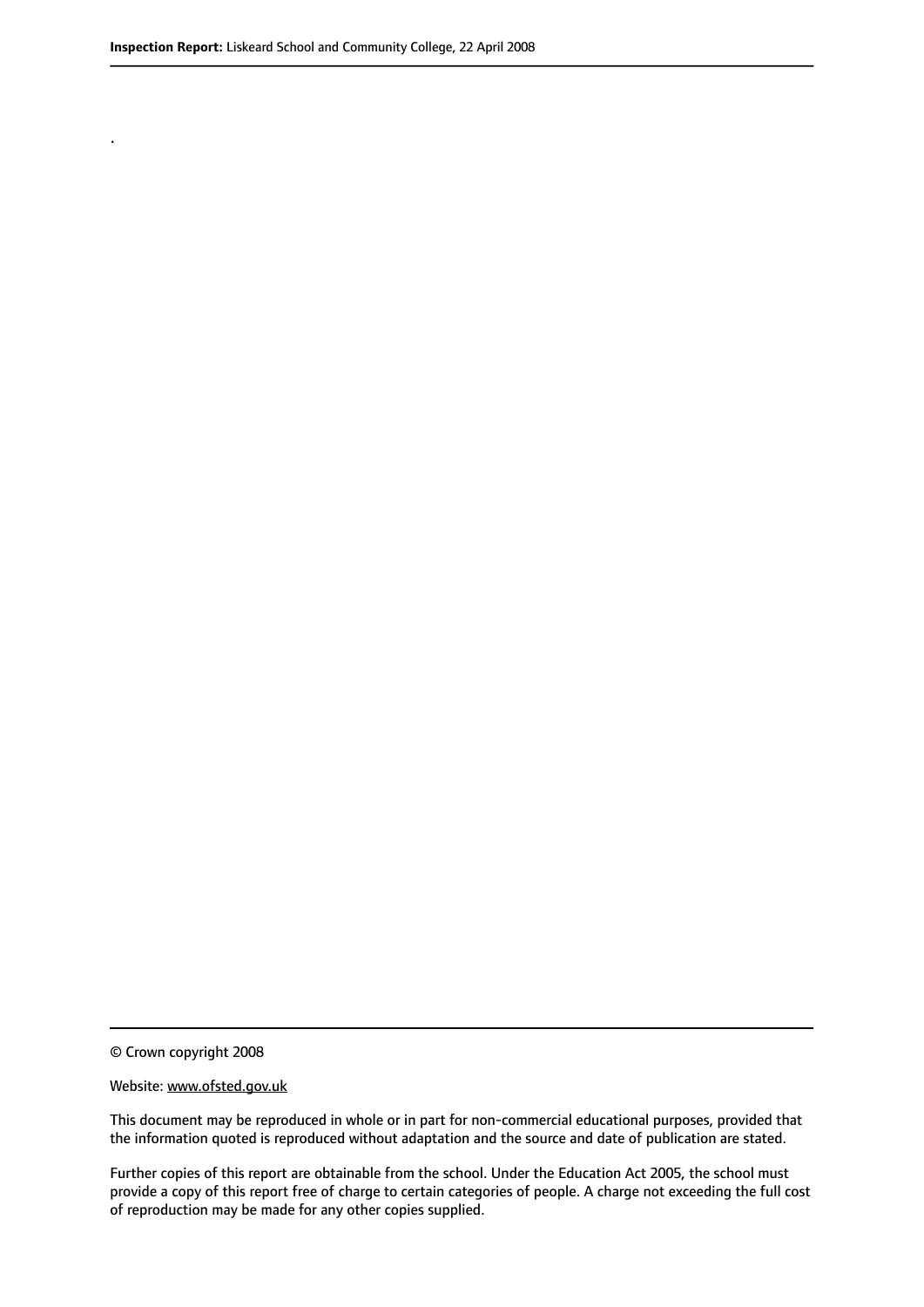# **Introduction**

The inspection was carried out by two Additional Inspectors. Inspectors evaluated the overall effectiveness of the school, including the sixth form, and investigated the following issues: that the progress of students is good throughout the school, including in Key Stage 4 in mathematics and science and for less able students; the impact of initiatives to improve consistency and secure improvements in mathematics and science; and that the school's curriculum, students' contribution to the community and their preparation for their future economic well-being are as outstanding as the school itself evaluates. Evidence was gathered from an analysis of national published assessment data and the school's own assessment records, scrutiny of policies and other school documentation, observation of the school at work, interviews with teachers and students, and from parents' responses to a questionnaire. Other aspects of the school's work were not investigated in detail, but inspectors found no evidence to suggest that the school's own assessments, as given its self-evaluation, were not justified, and these have been included where appropriate in this report.

## **Description of the school**

Liskeard School and Community College serves the town of Liskeard and surrounding villages, and is larger than most comprehensive schools. Most students are from a White British background, with small numbers from other ethnic heritages. On entry in Year 7, the school loses some able students to grammar schools in the area and the proportion of students with learning difficulties and/or disabilities is broadly average. The school has had engineering college status since 2004. In addition, the school has received several external awards to recognise its commitment to promoting sports, the arts, enterprise and work-related learning. The headteacher has been in post for less than one year.

## **Key for inspection grades**

| Grade 1 | Outstanding  |
|---------|--------------|
| Grade 2 | Good         |
| Grade 3 | Satisfactory |
| Grade 4 | Inadequate   |
|         |              |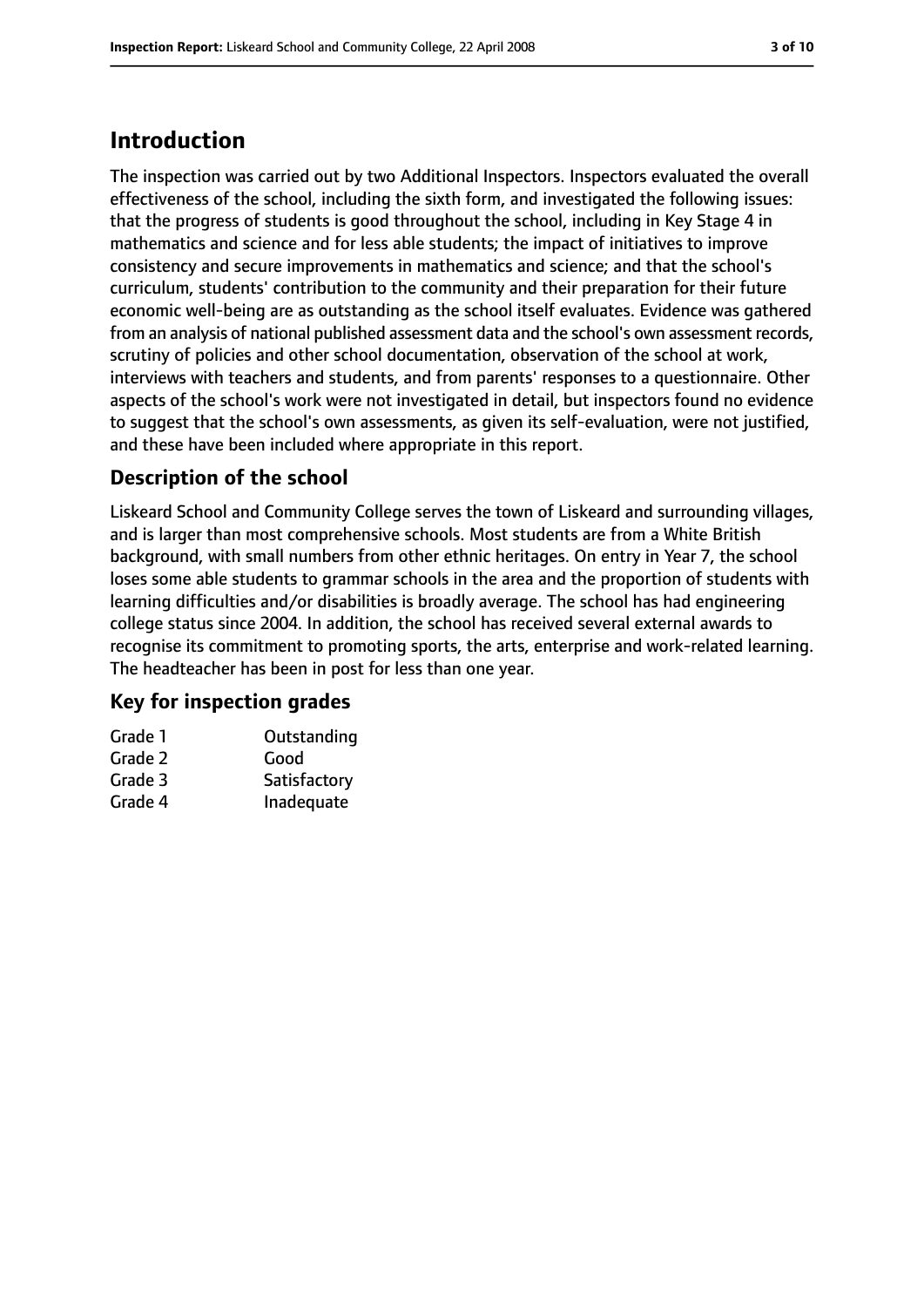## **Overall effectiveness of the school**

#### **Grade: 2**

Liskeard School and Community College is a good school. It has some outstanding features. 'High quality learning for all' is the principle on which the school has built its ambition. The outstanding curriculum, particularly in Years 10 and 11, is imaginatively planned to meet the diverse needs of its students. This is leading to increasingly well motivated students and improving standards. Innovation has been successfully driven by the school's specialist engineering status, and adopted wholeheartedly by subjects across the curriculum. Leadership and management have been invigorated by the impressive clarity and vision of the new headteacher. Students' enjoyment and good achievement are, in part, due to the thoughtfully planned curriculum. In Years 10 and 11, programmes are driven by a flexible and increasingly personal response to individual students' preferences and potential. An extensive range of vocational courses helps motivate those students who find academic study more demanding. Both engineering and construction are taught at the school's own off-site skills centres. Very good links with local employers, particularly engineering businesses, help ensure the curriculum remains vibrant and current. Community involvement is a real strength. All students in Years 7 and 8 study engineering, with a focus on creativity, problem-solving and innovation. In Years 8 and 9, enterprise courses for some students encourage their leadership and teamwork skills while taking opportunities to support the local community. Special events, such as Health Awareness and Enterprise days, enable students to devote time to explore particular issues in depth. An extensive programme of extracurricular activities and support for students beyond school hours in study sessions, revision classes and coursework support ensures students feel supported in their academic work. Above all, the consistent application of basic skills to the real world ensures students are motivated and engaged. This commitment to providing a relevant and meaningful curriculum related to the workplace, also means students are exceptionally well prepared for further study and future employment. Students attain broadly average standards and given their just below average attainment on entry this represents good achievement. Students get off to a good start in Years 7 to 9 and in 2007, their progress in English was exceptionally high. The rapid rate of progress tails off a little through the GCSE years, because performance across subjects is not consistent. In 2007, the proportion of students achieving five or more A\*- C grades at GCSE was below average. Whilst performance in design and technology, art, religious education, dance and in vocational courses was good, mathematics and science were relative weaknesses. Decisive and determined action to improve performance in both mathematics and science has resulted in current Year 11 students achieving well. The school is confident that it will meet its challenging targets set for GCSE performance this year. Whilst the proportion of students attaining A\* and A grades in 2007 was just above average, the progress of some lower ability students was less secure. However, this too has been successfully tackled through a combination of effective intervention and a supportive curriculum. Throughout the school, standards in design and technology are high, aided by strong partnerships with local schools and the community, particularly through its specialist engineering status. Students achieve well because of good teaching. Lessons are characterised by a purposeful and serious climate for learning. Most students are keen to do well and take pride in what they achieve. Teaching is confident and skilled. Clear instructions and explanations enable students to work confidently at tasks. Most lessons are planned carefully to ensure challenge for all abilities, and students know what they are aiming for. Questions are well used to probe and deepen understanding, and in the best teaching found, there is an insistence that students think more deeply. As one teacher insisted, 'use the word because, it will make your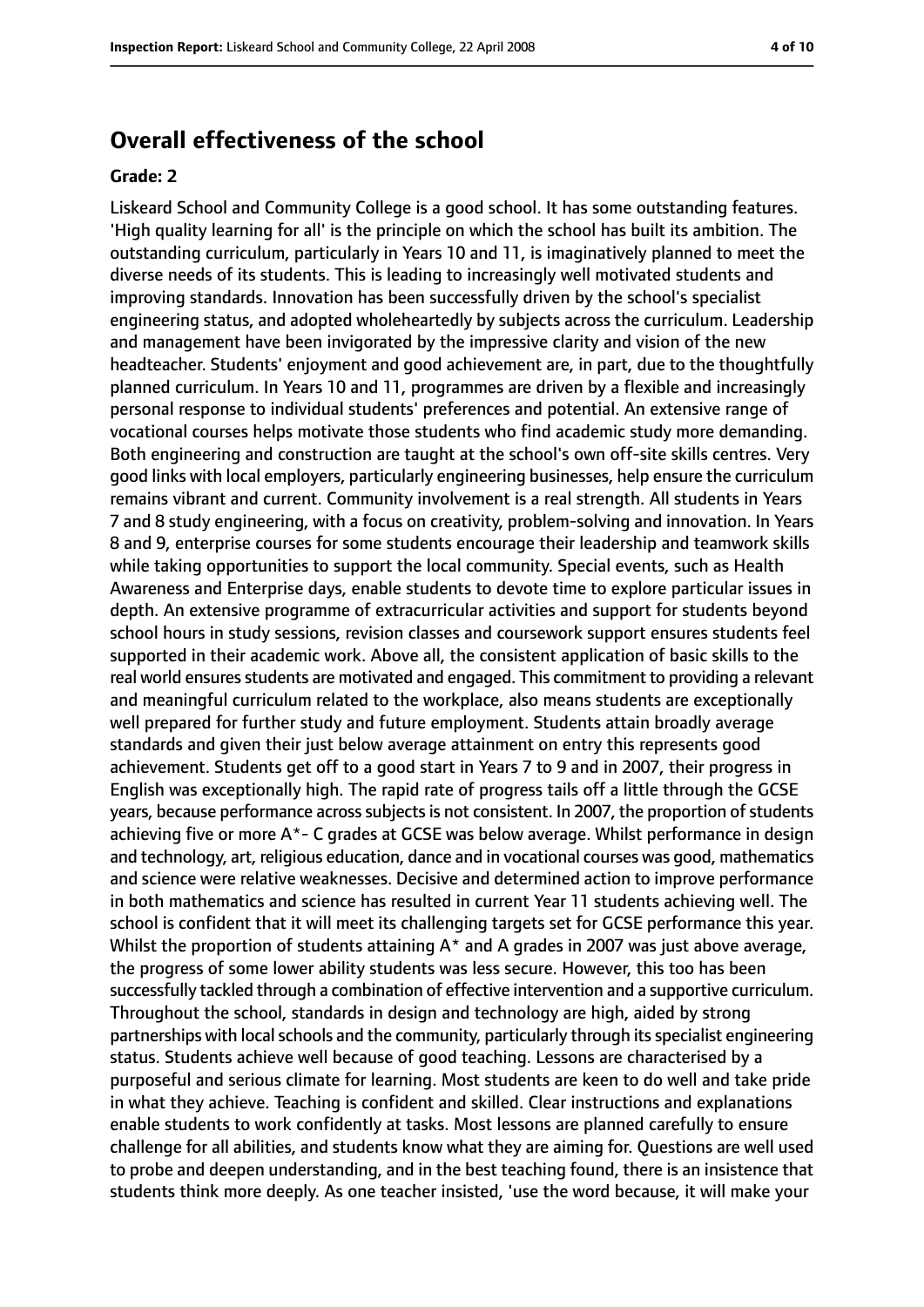answer more sophisticated'. Students say that they learn best when they are active participants and where their ideas and contributions are valued. Whilst much teaching is of a good quality, it is not consistently so in all subjects, and raising the quality of teaching to that of the best remains a challenge for the school. In particular, while students say they appreciate being told the 'next step' in their learning, assessment and feedback on progress are not consistently well used to plan challenging work or to ensure students know how to improve. Most students are sensible and take their work seriously. They show a mature and responsible concern for others. The school encourages this through the school's wellconsidered programmes for developing leadership skills. Students at all levels help with engineering outreach work, as sports and arts leaders running activities in partner primary schools, as peer mentors or supporting other students in the Active Learning Centre. High levels of participation in these programmes ensure that students' awareness of their responsibilities in the community is excellent. Similarly, the school's engineering status has encouraged a strong focus on developing its vocational provision, enterprise activities and work-related learning. Consequently, students' preparation for their economic well-being is outstanding. Most students behave well, although a small minority exhibit challenging behaviour at times. Parents and students comment that this can affect learning on rare occasions. However, students report that instances of bullying are taken seriously and tackled quickly and effectively. They feel safe in school, confident that they are well cared for. The system for personal tutoring offers continuity of support and guidance, which students appreciate. They acknowledge that they are well known by teachers in a positive climate of good relationships and mutual respect. Vulnerable students and those with learning difficulties and/or disabilities are particularly well supported. Academic guidance is good, and students' progress is carefully tracked. The headteacher has introduced more rigorous monitoring and management systems, improved communication, and ensured a wider involvement of staff in school improvement through school improvement groups. Subject self-reviews contribute successfully to an accurate and balanced school self-evaluation. Robust action has secured improvements and is already showing an impact, with GCSE performance in mathematics on track to match that in other subjects this year. However, there is more to be done to ensure consistently good progress. Governors offer good support and challenge to the school. Parents are very supportive of the school and their views are regularly surveyed. The school looks forward with ambition, and has a good capacity to achieve its goals.

## **Effectiveness of the sixth form**

### **Grade: 2**

The sixth form builds successfully on the work of the main school. Students take a mature and responsible attitude to work and the school, and are good role models for the younger students. They enjoy good relationships with teachers and take a leading role in many of the activities in school. Students are confident learners and they respond well to the good teaching, which prompts them to be independent learners. Lessons typically challenge students to think and solve problems for themselves. While standards are broadly average, given the range of prior attainment on entry to the sixth form, students achieve well. They enjoy a wellplanned and wide-ranging curriculum with courses suited to their diverse needs. The school works well with a range of partners, including universities and businesses, to enhance its provision. The quality of academic and pastoral support and guidance is good, and students particularly value this aspect of sixth form life. The sixth form is well led and managed.

## **What the school should do to improve further**

■ Ensure that progress through Years 10 and 11 is consistently good across all subjects.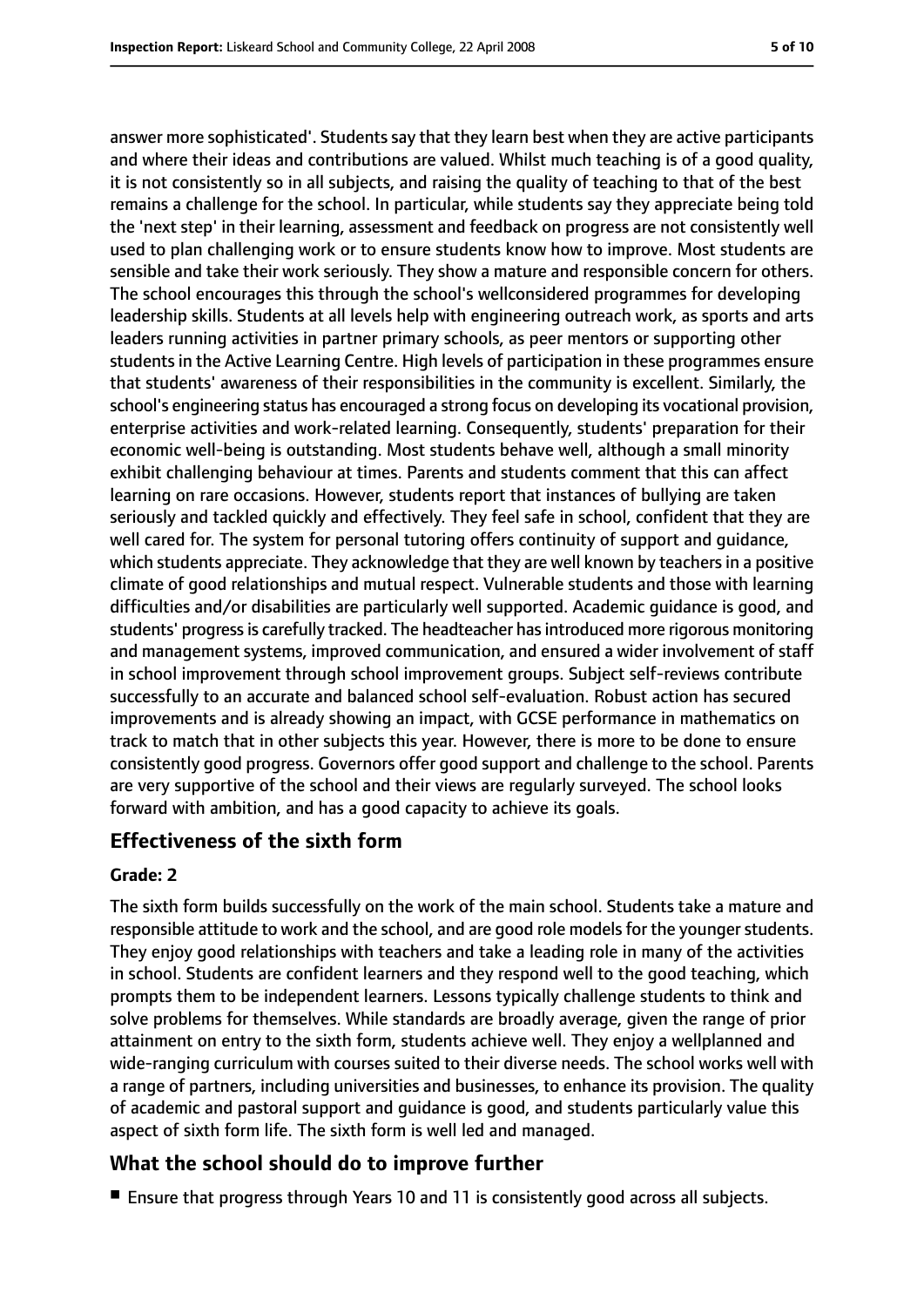■ Use assessment and feedback in lessons to plan more consistently challenging work and inform the students how they can help themselves to improve.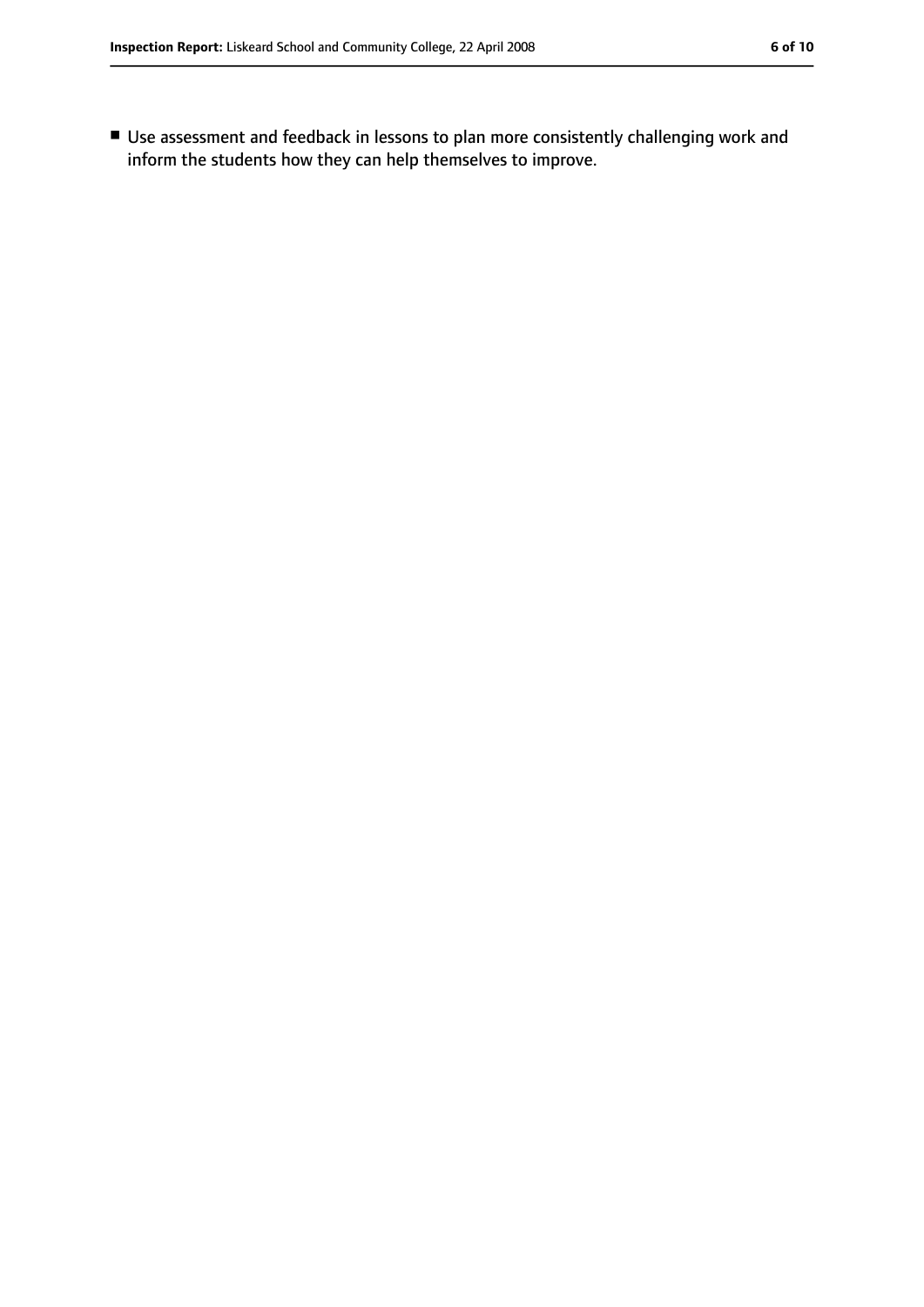**Any complaints about the inspection or the report should be made following the procedures set out in the guidance 'Complaints about school inspection', which is available from Ofsted's website: www.ofsted.gov.uk.**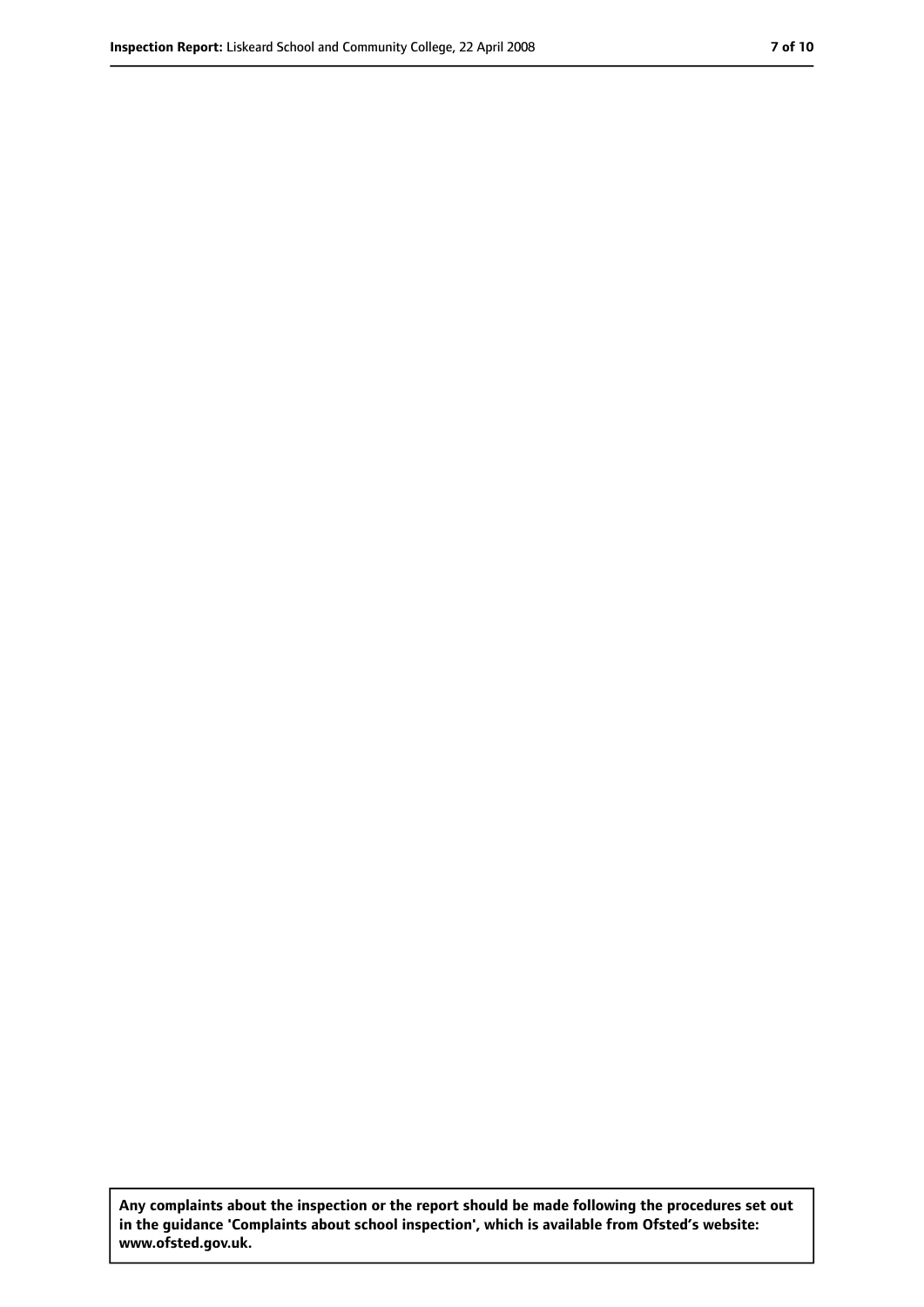#### **Annex A**

## **Inspection judgements**

| Key to judgements: grade 1 is outstanding, grade 2 good, grade 3 | School         | $16-19$ |
|------------------------------------------------------------------|----------------|---------|
| satisfactory, and grade 4 inadequate                             | <b>Overall</b> |         |

## **Overall effectiveness**

| How effective, efficient and inclusive is the provision of<br>education, integrated care and any extended services in meeting<br>the needs of learners? |     |     |
|---------------------------------------------------------------------------------------------------------------------------------------------------------|-----|-----|
| Effective steps have been taken to promote improvement since<br>the last inspection                                                                     | Yes | Yes |
| How well does the school work in partnership with others to<br>promote learners' well-being?                                                            |     |     |
| The capacity to make any necessary improvements                                                                                                         |     |     |

## **Achievement and standards**

| How well do learners achieve?                                                                               |  |
|-------------------------------------------------------------------------------------------------------------|--|
| The standards <sup>1</sup> reached by learners                                                              |  |
| How well learners make progress, taking account of any significant<br>variations between groups of learners |  |
| How well learners with learning difficulties and disabilities make<br>progress                              |  |

## **Personal development and well-being**

| How good is the overall personal development and<br>well-being of the learners?                                  |  |
|------------------------------------------------------------------------------------------------------------------|--|
| The extent of learners' spiritual, moral, social and cultural                                                    |  |
| development                                                                                                      |  |
| The extent to which learners adopt healthy lifestyles                                                            |  |
| The extent to which learners adopt safe practices                                                                |  |
| How well learners enjoy their education                                                                          |  |
| The attendance of learners                                                                                       |  |
| The behaviour of learners                                                                                        |  |
| The extent to which learners make a positive contribution to                                                     |  |
| the community                                                                                                    |  |
| How well learners develop workplace and other skills that will<br>contribute to their future economic well-being |  |

## **The quality of provision**

| How effective are teaching and learning in meeting the<br>full range of the learners' needs?          |  |
|-------------------------------------------------------------------------------------------------------|--|
| How well do the curriculum and other activities meet the<br>range of needs and interests of learners? |  |
| How well are learners cared for, guided and supported?                                                |  |

 $^1$  Grade 1 - Exceptionally and consistently high; Grade 2 - Generally above average with none significantly below average; Grade 3 - Broadly average to below average; Grade 4 - Exceptionally low.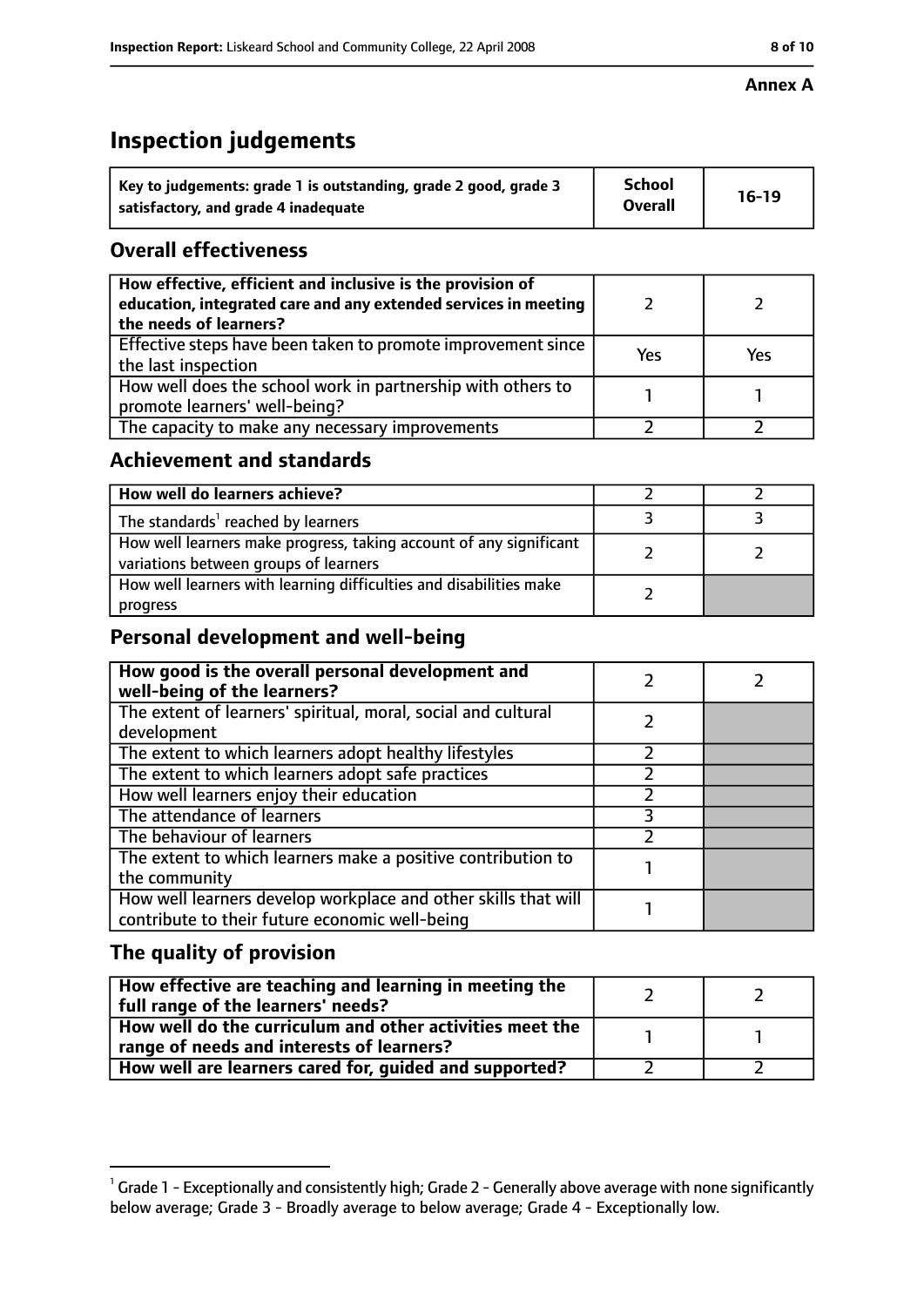#### **Annex A**

# **Leadership and management**

| How effective are leadership and management in raising<br>achievement and supporting all learners?                                                 | 7             |               |
|----------------------------------------------------------------------------------------------------------------------------------------------------|---------------|---------------|
| How effectively leaders and managers at all levels set clear<br>direction leading to improvement and promote high quality of<br>care and education | $\mathcal{L}$ |               |
| How effectively leaders and managers use challenging targets<br>to raise standards                                                                 | $\mathcal{P}$ |               |
| The effectiveness of the school's self-evaluation                                                                                                  | $\mathcal{P}$ | $\mathcal{P}$ |
| How well equality of opportunity is promoted and discrimination<br>tackled so that all learners achieve as well as they can                        | 7             |               |
| How effectively and efficiently resources, including staff, are<br>deployed to achieve value for money                                             | 7             |               |
| The extent to which governors and other supervisory boards<br>discharge their responsibilities                                                     | 2             |               |
| Do procedures for safequarding learners meet current<br>qovernment requirements?                                                                   | Yes           | <b>Yes</b>    |
| Does this school require special measures?                                                                                                         | No            |               |
| Does this school require a notice to improve?                                                                                                      | No            |               |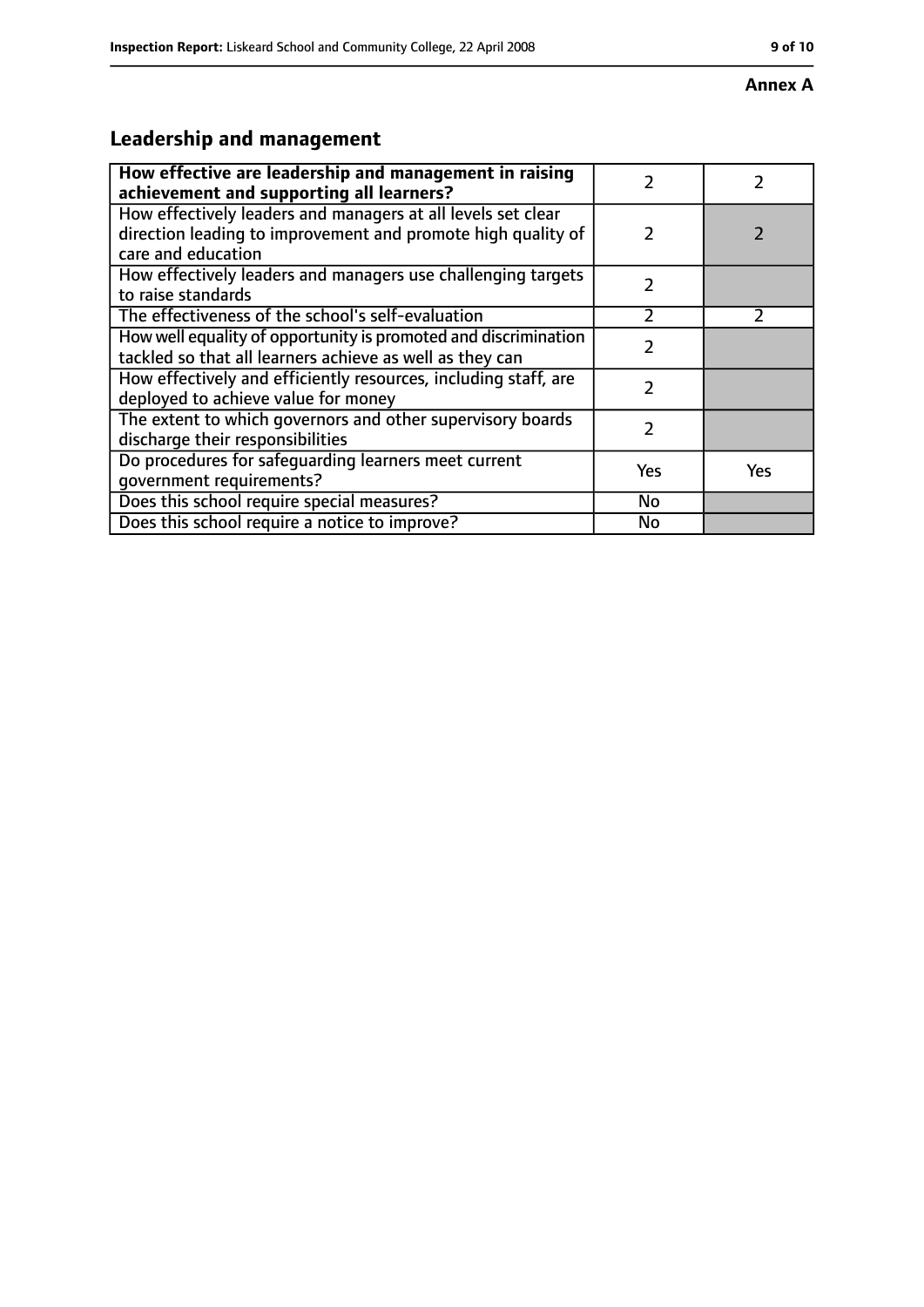## **Text from letter to pupils explaining the findings of the inspection**

- 23 April 2008 Dear Students, Inspection of Liskeard School and Community College, Liskeard PL14 3EA Thank you very much for being so welcoming when we recently visited your school. We enjoyed talking to you and were particularly impressed by the sensible and polite way in which you greeted us and the maturity you showed in answering our questions. It is clear that you enjoy being at the school and take part in everything it offers with energy and enthusiasm. Yours is a good school. It has some outstanding features. Here are some of the main findings from our report.
- You make good progress through the school because of good teaching, which makes things interesting and meaningful for you.
- Teachers give you a lot of support and take time to ensure you achieve your best.
- Many of you develop good personal and social skills and, with good opportunities to understand the world of work, you are exceptionally well prepared for your future beyond school.
- The sixth form offers you good opportunities to succeed.
- The curriculum is excellent and the school's status as an engineering college has given you lots of additional opportunities and challenges.
- The headteacher, her senior team and all other managers carry out their responsibilities very well. In order to make things even better, we have asked the school to do two things:
- Ensure you make good progress in all subjects at GCSE.
- Keep you informed of how well you are doing and use this information to plan suitable work for you and let you know what you need to do to get better. Thanks you once again for your help during our visit. Good luck with your work in the future! Yours sincerely Tony Shield Lead Inspector